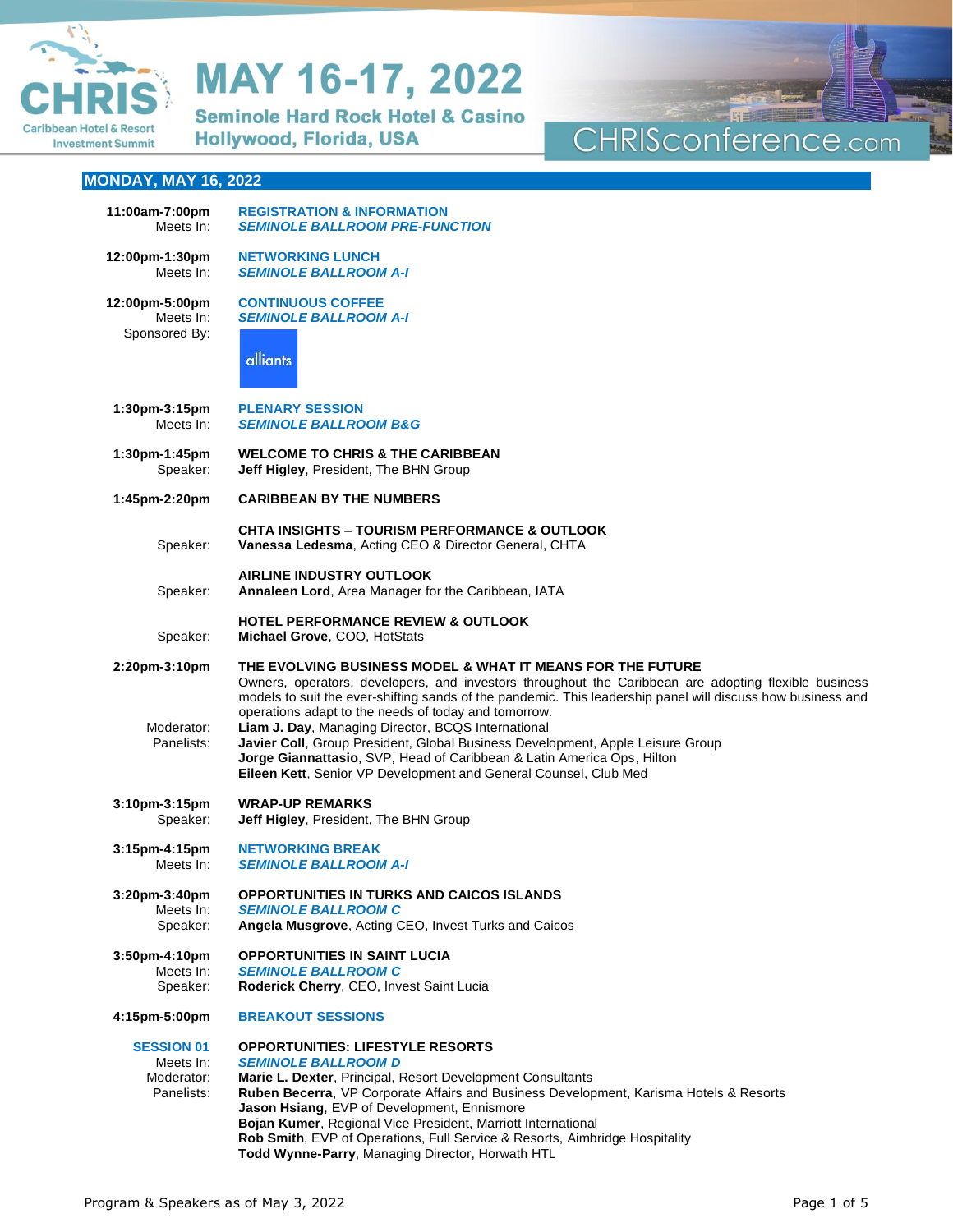

**Seminole Hard Rock Hotel & Casino** Hollywood, Florida, USA

## CHRISconference.com

## **MONDAY, MAY 16, 2022**

| 4:15pm-5:00pm                                              | <b>BREAKOUT SESSIONS (Continued)</b>                                                                                                                                                                                                                                                                                                                                                                                                                                           |
|------------------------------------------------------------|--------------------------------------------------------------------------------------------------------------------------------------------------------------------------------------------------------------------------------------------------------------------------------------------------------------------------------------------------------------------------------------------------------------------------------------------------------------------------------|
| <b>SESSION 02</b><br>Meets In:<br>Moderator:<br>Panelists: | <b>OPPORTUNITIES: CONSUMER DEMAND</b><br><b>SEMINOLE BALLROOM E</b><br><b>Rosie Nicholls.</b> Director & Head of Valuation, BCQS Limited<br><b>Enrique Calderon Fernandez</b> , Vice President, Hotel Operations, Grupo Posadas<br><b>Max Eidelman</b> , Vice President, Feasibility, Hard Rock International<br>Rob Mentnech, Managing Director U.S. & Caribbean, Best Western Hotel Group<br>Diana Plazas-Trowbridge, CSMO Caribbean & Latin America, Marriott International |
| <b>SESSION 03</b><br>Meets In:<br>Moderator:<br>Panelists: | <b>OPTIMIZING YOUR ASSET</b><br><b>SEMINOLE BALLROOM F</b><br>Dina Winder, SVP Asset Management, Highgate<br>Jeffrey Beiter, CEO, E-Finity<br>Mauricio Elizondo, Corporate Development Director, Grupo Posadas<br><b>Gustavo Martin Viescas, Senior Vice President, LATAMC, Wyndham Hotels &amp; Resorts</b>                                                                                                                                                                   |
| 5:00pm-7:00pm<br>Meets In:                                 | <b>NETWORKING RECEPTION</b><br><b>SEMINOLE BALLROOM A-I</b>                                                                                                                                                                                                                                                                                                                                                                                                                    |

### **TUESDAY, MAY 17, 2022**

| 8:00am-8:15pm   | <b>REGISTRATION &amp; INFORMATION</b>                           |
|-----------------|-----------------------------------------------------------------|
| Meets In:       | <b>SEMINOLE BALLROOM PRE-FUNCTION</b>                           |
| 8:15am-9:15am   | <b>CONTINENTAL BREAKFAST</b>                                    |
| Meets In:       | <b>SEMINOLE BALLROOM A-I</b>                                    |
| 8:15am-5:45pm   | <b>CONTINUOUS COFFEE</b>                                        |
| Meets In:       | <b>SEMINOLE BALLROOM A-I</b>                                    |
| Sponsored By:   | alliants                                                        |
| 9:00am-5:00pm   | <b>HEADSHOT LOUNGE</b>                                          |
| Meets In:       | <b>SEMINOLE BALLROOM A-I</b>                                    |
| Sponsored By:   | myDigitalOffice                                                 |
| 9:15am-11:15am  | <b>PLENARY SESSION</b>                                          |
| Meets In:       | <b>SEMINOLE BALLROOM B&amp;G</b>                                |
| 9:15am-9:25am   | <b>WELCOME BACK</b>                                             |
| Speaker:        | Jonathon S. Zink, COO, The BHN Group                            |
| 9:25am-9:50am   | <b>CENTER STAGE WITH A KEY DEVELOPER</b>                        |
| Host:           | Alexander C. Britell, Editor in Chief, Caribbean Journal Invest |
| Guest:          | Mehul Patel, Chairman & CEO, NewcrestImage                      |
| 9:50am-10:00am  | <b>LENDING REPORT</b>                                           |
| Speaker:        | Gary Brough, Managing Director, Baker Tilly                     |
| 10:00am-10:05am | CHRIS DEVELOPMENT OF THE YEAR AWARD                             |
| Presenter:      | Gary Brough, Managing Director, Baker Tilly                     |
| 10:05am-10:10am | <b>CHRIS TRANSACTION OF THE YEAR AWARD</b>                      |
| Presenter:      | Paul Weimer, Executive Vice President, CBRE Hotels              |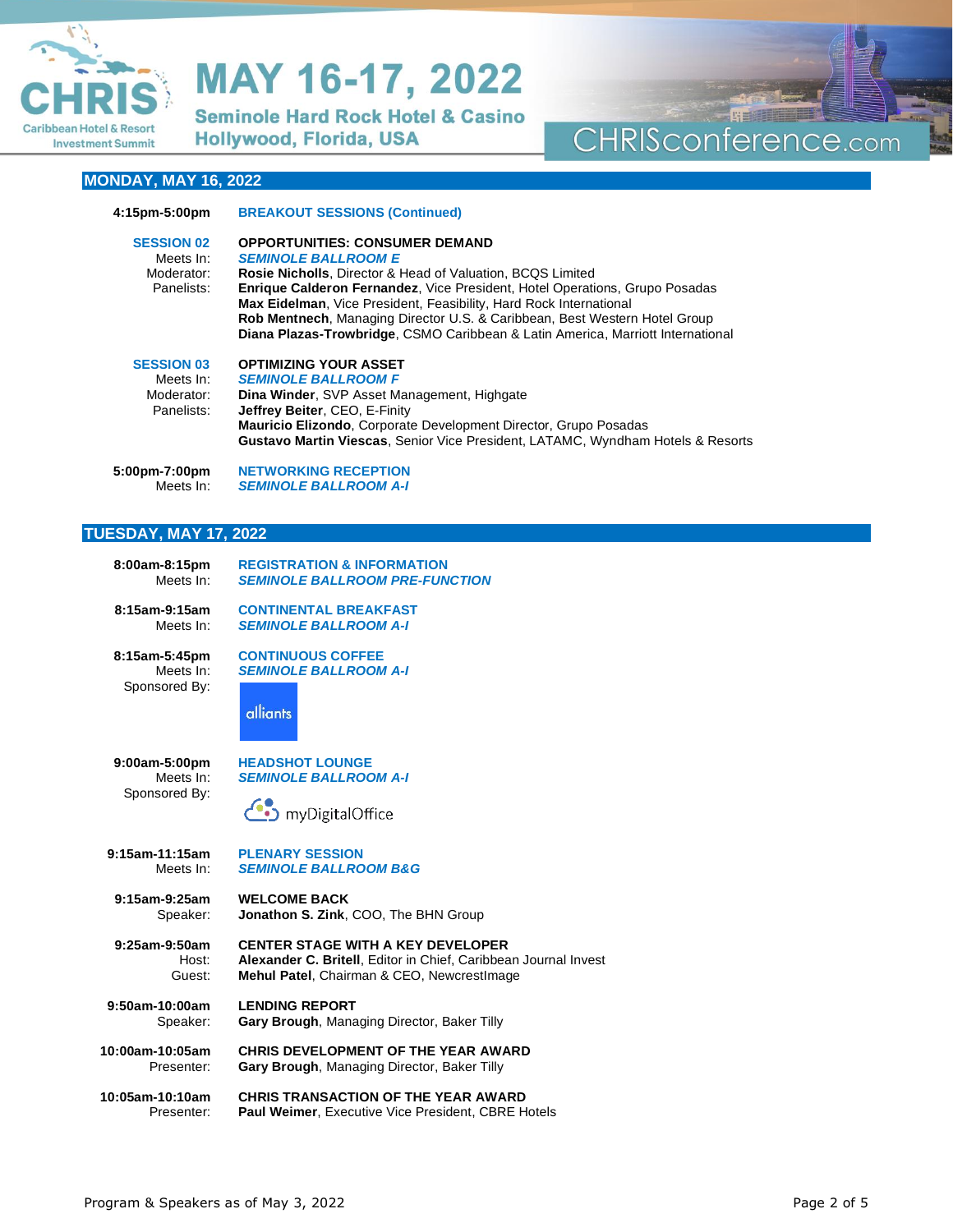

**Seminole Hard Rock Hotel & Casino** Hollywood, Florida, USA

## CHRISconference.com 四曲

## **TUESDAY, MAY 17, 2022**

| 9:15am-11:15am<br>Meets In:                                | <b>PLENARY SESSION (Continued)</b><br><b>SEMINOLE BALLROOM B&amp;G</b>                                                                                                                                                                                                                                                                                                                                                                               |
|------------------------------------------------------------|------------------------------------------------------------------------------------------------------------------------------------------------------------------------------------------------------------------------------------------------------------------------------------------------------------------------------------------------------------------------------------------------------------------------------------------------------|
| 10:10am-10:20am<br>Presenters:                             | <b>RISING STAR AWARD CARIBBEAN</b><br>Andrea Belfanti, CEO, ISHC<br>Jonathon S. Zink, COO, The BHN Group                                                                                                                                                                                                                                                                                                                                             |
| Recipient:                                                 | Alisteer Nelson, Director of Sales, Marigot Bay Resort and Marina                                                                                                                                                                                                                                                                                                                                                                                    |
| 10:20am-11:10am                                            | THE ROAD TO RECOVERY<br>Industry leaders plotting their company's course for a full recovery from the chaos caused by the pandemic.<br>What are the essential steps and strategies needed to continue progress while dealing with unexpected<br>speed bumps?                                                                                                                                                                                         |
| Moderator:<br>Panelists:                                   | John Fareed, Global Chairman, Horwath HTL<br>Janelle Hopkin, President & Managing Director, Spice Island Beach Resort<br>Adam Stewart, Executive Chairman, Sandals Resorts<br>Bruce Wardinski, Chairman, Chief Executive Officer & Director, Playa Hotels & Resorts                                                                                                                                                                                  |
| 11:10am-11:15am<br>Speaker:                                | <b>WRAP-UP REMARKS</b><br>Jonathon S. Zink, COO, The BHN Group                                                                                                                                                                                                                                                                                                                                                                                       |
| 11:15am-12:15pm<br>Meets In:                               | <b>NETWORKING BREAK</b><br><b>SEMINOLE BALLROOM A-I</b>                                                                                                                                                                                                                                                                                                                                                                                              |
| 11:25am-11:55am<br>Meets In:<br>Speaker:                   | <b>OPPORTUNITIES IN U.S. VIRGIN ISLANDS</b><br><b>SEMINOLE BALLOOM C</b><br>Joseph B. Boschulte, Commissioner of Tourism, U.S. Virgin Islands                                                                                                                                                                                                                                                                                                        |
| 12:15pm-1:00pm                                             | <b>BREAKOUT SESSIONS</b>                                                                                                                                                                                                                                                                                                                                                                                                                             |
| <b>SESSION 04</b><br>Meets In:<br>Moderator:<br>Panelists: | DEVELOPMENT: CDOs OUTLOOK<br><b>SEMINOLE BALLROOM D</b><br>Robert MacLellan, Managing Director, MacLellan & Associates<br>Camilo Bolanos, Vice President Development, Hyatt Hotels Corporation<br>Todd Hricko, SVP, Head of Global Hotel Development, Hard Rock International<br>Fernando Mulet, Chief Investment Officer, Playa Hotels & Resorts<br>Chip Ohlsson, EVP & CDO, Wyndham Hotel Group<br>Brian Quinn, Chief Development Officer, Sonesta |
| <b>SESSION 05</b><br>Meets In:<br>Moderator:<br>Panelists: | <b>CARIBBEAN CAPITAL: EQUITY</b><br><b>SEMINOLE BALLROOM E</b><br>Andrew Dickey, Managing Director, JLL Hotels & Hospitality<br>Jeff Mullen, President & CEO, Mullen Real Estate Capital<br>Andro Nodarse-Leon, Founder & CEO, LionGrove LLC<br>Nicolas Valle, VP, Development & Investment, Playa Hotels & Resorts                                                                                                                                  |
| <b>SESSION 06</b><br>Meets In:<br>Moderator:<br>Panelists: | <b>WORKING WITH GOVERNMENTS</b><br><b>SEMINOLE BALLROOM F</b><br>Annette Magdalen Mark, President, CAIPA & Executive Director, Invest SVG<br>Alani Henneman-Todman, Assistant Commissioner of Tourism - Marketing, U.S. Virgin Islands<br>Eileen Kett, Senior VP Development and General Counsel, Club Med<br>David Larone, Special Advisor, CBRE Hotels<br>Mark Purcell, SVP, Development, Accor                                                    |
| 1:00pm-3:05pm<br>Meets In:                                 | <b>LUNCH &amp; PLENARY SESSION</b><br><b>SEMINOLE BALLROOM B&amp;G</b>                                                                                                                                                                                                                                                                                                                                                                               |
| 2:00pm-2:05pm<br>Speaker:                                  | <b>WELCOME BACK</b><br>Jeff Higley, President, The BHN Group                                                                                                                                                                                                                                                                                                                                                                                         |
| 2:05pm-2:25pm<br>Presenter:<br>Recipient:                  | LIFETIME ACHIEVEMENT AWARD<br>Vanessa Ledesma, Acting CEO & Director General, CHTA<br>John Bell, Veteran Tourism Executive & Former Executive Director, CHTA<br>John Bell                                                                                                                                                                                                                                                                            |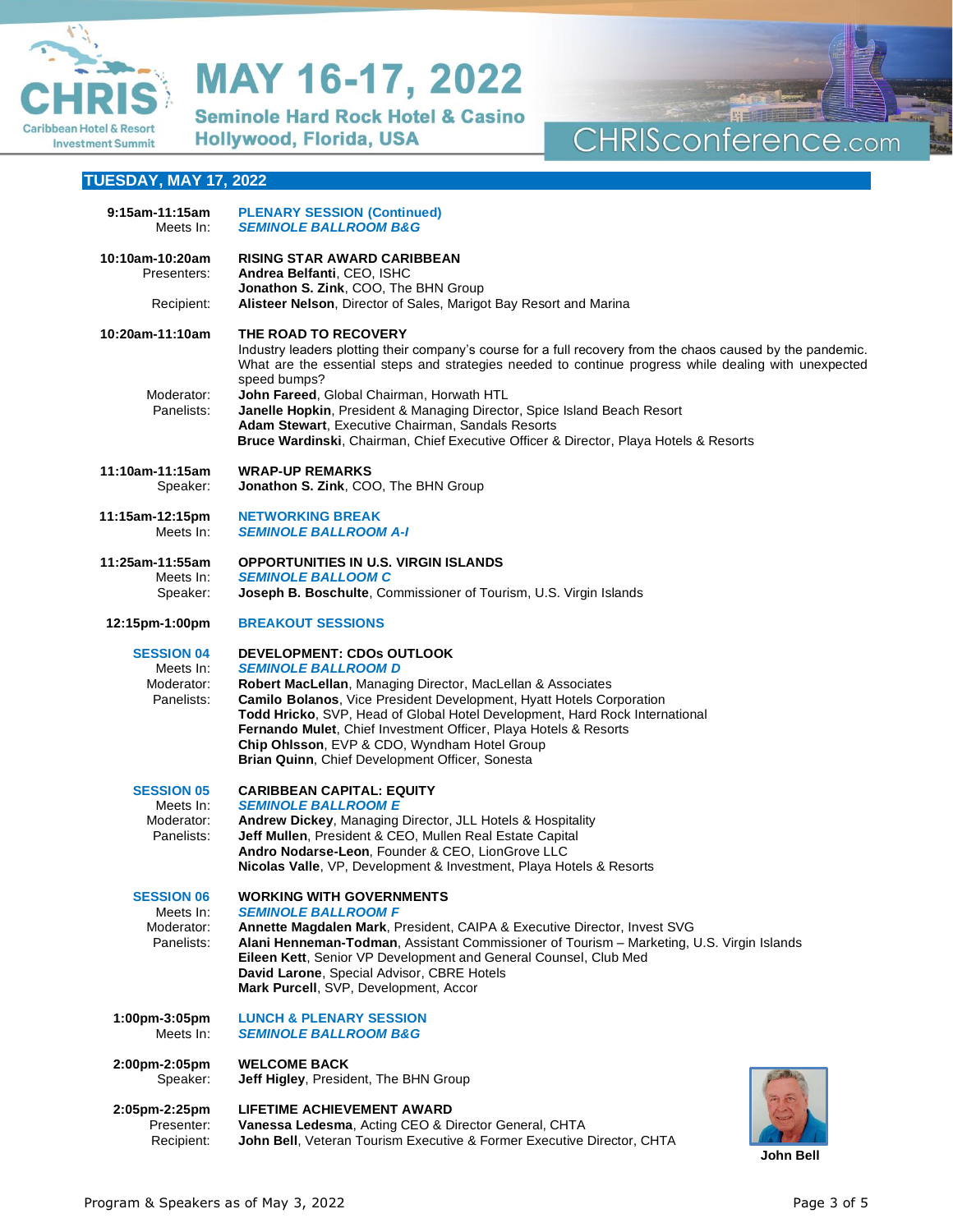

**Seminole Hard Rock Hotel & Casino** Hollywood, Florida, USA

## 出事 CHRISconference.com

### **TUESDAY, MAY 17, 2022**

| $1:00$ pm-3:05pm<br>Meets In:                              | <b>LUNCH &amp; PLENARY SESSION (Continued)</b><br><b>SEMINOLE BALLROOM B&amp;G</b>                                                                                                                                                                                                                                                                                                                                                                                                                                |
|------------------------------------------------------------|-------------------------------------------------------------------------------------------------------------------------------------------------------------------------------------------------------------------------------------------------------------------------------------------------------------------------------------------------------------------------------------------------------------------------------------------------------------------------------------------------------------------|
| 2:25pm-3:00pm<br>Moderator:<br>Panelists:                  | <b>VIEWS FROM THE HEADS OF GOVERNMENT</b><br>Vanessa Ledesma, Acting CEO & Director General, CHTA<br>Joseph B. Boschulte, Commissioner of Tourism, U.S. Virgin Islands<br>The Honourable Ernest Hilaire, Deputy Prime Minister and Minister for Tourism, Investment, Creative<br>Ministries, Culture and Information, Saint Lucia<br>The Honourable Charles W. Misick, Premier, Turks and Caicos Islands                                                                                                          |
| 3:00pm-3:05pm<br>Speaker:                                  | <b>WRAP-UP REMARKS</b><br>Jeff Higley, President, The BHN Group                                                                                                                                                                                                                                                                                                                                                                                                                                                   |
| 3:15pm-4:00pm                                              | <b>BREAKOUT SESSIONS</b>                                                                                                                                                                                                                                                                                                                                                                                                                                                                                          |
| <b>SESSION 07</b><br>Meets In:<br>Moderator:<br>Panelists: | <b>ACQUISITIONS: ALL-INCLUSIVE MODEL</b><br><b>SEMINOLE BALLROOM D</b><br>Ilan Marcoschamer, SVP Hospitality and Tourism, Banco Sabadell<br>Sebastián Cardona, Development Director of Mexico & Caribbean, Playa Hotels & Resorts<br>Alex Fiz, Area Vice President, Caribbean & Managing Director All-Inclusive, Marriott International<br>Pablo Maturana, Managing Director, Development, South America & The Caribbean, Hilton<br>Federico Moreno-Nickerson, Vice President of Development, Apple Leisure Group |
| <b>SESSION 08</b><br>Meets In:<br>Moderator:<br>Panelists: | <b>CARIBBEAN CAPITAL: DEBT</b><br><b>SEMINOLE BALLROOM E</b><br>Fernando Garcia-Chacon, Executive Vice President, CBRE Hotels<br>Rogerio Basso, Head of Tourism, IDB Invest<br>Joan Bertran, Global Head of Commercial RE & Hotels, Banco Sabadell<br>Isabel de Caires, Director, Investment Banking, CIBC FirstCaribbean                                                                                                                                                                                         |
| 4:15pm-5:45pm<br>Meets In:                                 | <b>CHRIS &amp; HOLA COMBO PLENARY SESSION</b><br><b>SEMINOLE BALLROOM B&amp;G</b>                                                                                                                                                                                                                                                                                                                                                                                                                                 |
| 4:15pm-4:25pm<br>Speaker:                                  | <b>WELCOME BACK</b><br>Jonathon S. Zink, COO, The BHN Group                                                                                                                                                                                                                                                                                                                                                                                                                                                       |
| 4:25pm-4:50pm<br>Host:<br>Guest:                           | ONE WORLD, ONE VISION - ONE-ON-ONE WITH A GLOBAL CEO<br>Jeff Higley, President, The BHN Group<br>Anthony Capuano, Chief Executive Officer, Marriott International                                                                                                                                                                                                                                                                                                                                                 |
| 4:50pm-5:10pm<br>Speaker:                                  | THE ECONOMIC OUTLOOK<br>Eric Parrado Herrera, Chief Economist and General Manager of the Research Department,<br>Inter-American Development Bank (IDB)                                                                                                                                                                                                                                                                                                                                                            |
| 5:10pm-5:40pm<br>Host:<br>Guests:                          | YESTERDAY, TODAY, TOMORROW - INDUSTRY ICONS WEIGH IN<br>Jeff Higley, President, The BHN Group<br>lan Carter<br>Alex Zozaya                                                                                                                                                                                                                                                                                                                                                                                        |
| 5:40pm-5:45pm<br>Speaker:                                  | <b>CLOSING REMARKS</b><br>Jeff Higley, President, The BHN Group                                                                                                                                                                                                                                                                                                                                                                                                                                                   |
| 5:45pm-8:15pm<br>Meets In:<br>Hosted By:                   | <b>CHRIS &amp; HOLA JOINT NETWORKING RECEPTION</b><br>A unique feature of CHRIS is the closing reception, which is held in conjunction with the opening cocktail<br>reception for the Hotel Opportunities Latin America (HOLA). Delegates from CHRIS have the opportunity to<br>meet and mingle with each other one more time, plus the opportunity to network with delegates from HOLA.<br>This promises to be a fantastic networking event.<br><b>TERRACE BALLROOM</b><br><i>Hard Rock</i>                      |